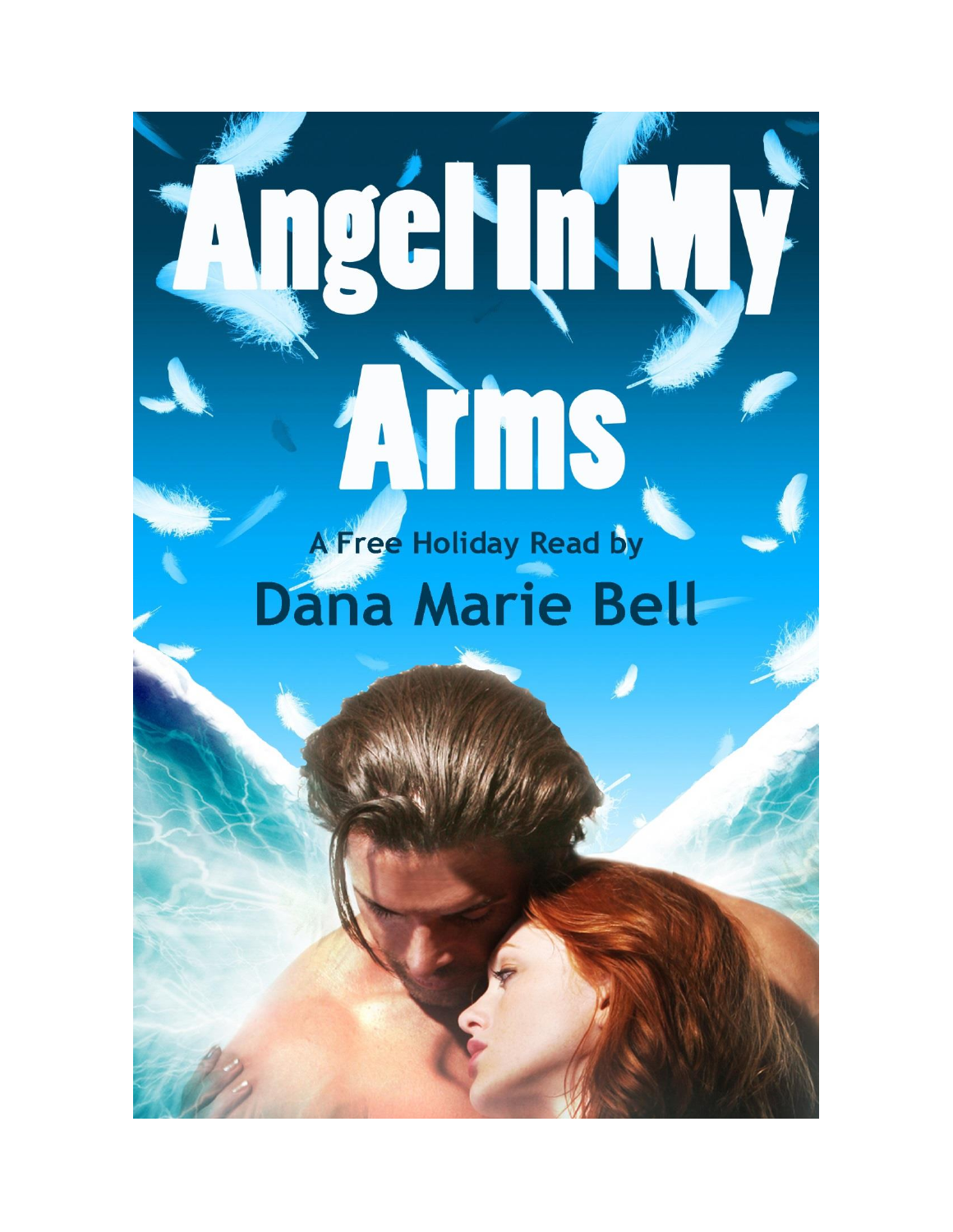## **eBooks are** *not* **transferable. They cannot be sold, shared or given away as it is an infringement on the copyright of this work.**

This book is a work of fiction. The names, characters, places, and incidents are products of the writer's imagination or have been used fictitiously and are not to be construed as real. Any resemblance to persons, living or dead, actual events, locale or organizations is entirely coincidental.

Angel In My Arms Copyright © 2014 by Dana Marie Bell Cover by Dana Marie Bell

All Rights Are Reserved. No part of this book may be used or reproduced in any manner whatsoever without written permission, except in the case of brief quotations embodied in critical articles and reviews.

First electronic publication: January 2014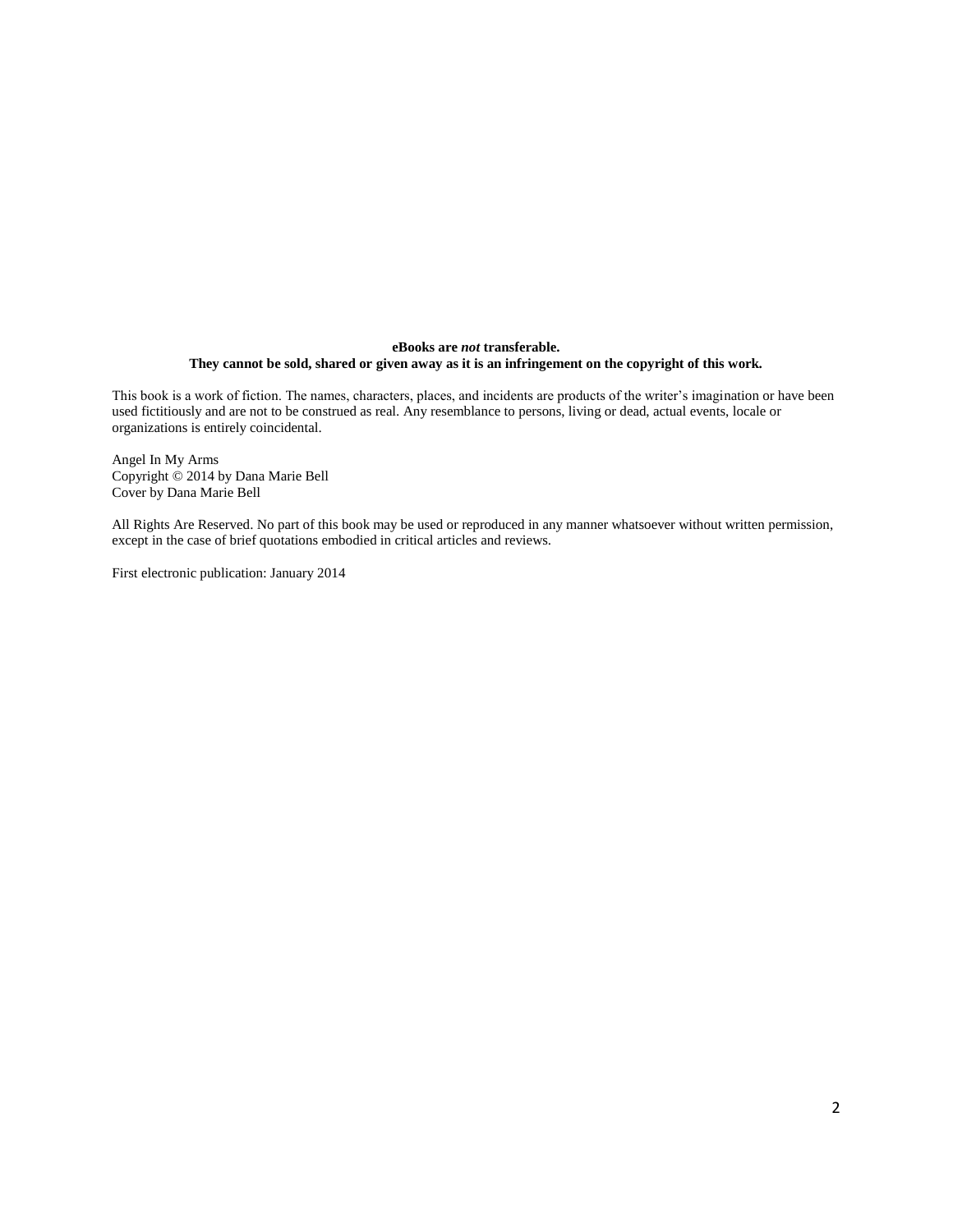He slipped into the shadows between two buildings and took off his coat and shirt. He allowed his true nature to take over, his wings glowing brightly before he slipped into invisibility. A Shem or a fellow Neph would be able to sense him if they tried hard enough, but he was completely masked to human senses, not even the glow of his wings lighting the walls of the alley. He spread his wings, the joy of flying free tainted by the knowledge that his wife was going to kill him.

No. First she'd kill Gabriel, *then* she'd kill him.

He landed on Gabriel's lawn five minutes late. He quickly folded away his wings and threw on his shirt as he dashed toward the door. Gabriel hated it when—

"You're late."

He winced as the leader of all the Nephilim, Gabriel Viator, turned to him, his strange, violet eyes brimming with frustration. "Sorry. This whole day is a mess."

"Tell me about it." Damien snorted and sipped his hot chocolate, all the while staring at his computer screen. "You'd think the Shem would give us a break on Christmas Eve, but nope. They just have to Grinch our asses."

Dante flicked a marshmallow at their brother. "It's not like they have office parties to go to, asshole."

Damien grinned. *"Va te faire foutre, trouduc."*

Dante grinned right back.*"Testa di cazzo."*

Gabriel sighed and pinched the bridge of his nose. "Children."

The scene was so damn familiar Seth couldn't help but smile. It seemed they started off every meeting with Gabriel the same way, Dante and Damien cursing each other good-naturedly while Gabriel tried to pretend that it bothered him. Everyone knew how much he loved the rapport between Dante and Damien. In every respect but blood, they were true brothers, right down to stealing each other's toys and fighting over the last piece of cake.

If anyone hurt Damien, Dante was there to give them the beating of a lifetime, and vice versa.

The two settled down, Damien returning to his computer and Dante to staring out the window.

"Seth, how is Abby?" Gabriel's violet gaze landed on him, snaring him in the odd depths of the angel's eyes. "Is she well?"

Seth thought about the sweet woman who'd given herself to him, body and soul. He was truly a lucky man. "She's fine, sir. Her ankles are a little swollen, but that's to be expected. Her doctor says she's doing fine."

"When is she due?" Dante turned away from the window, his tone full of eager joy. Dante came from a huge Italian family where each new member was greeted with delight.

"Soon." He didn't have the exact date memorized. He was just thrilled her pregnancy was coming along so easily, the baby happy and healthy. They'd already picked out names and had gotten the nursery set up, ready for the new addition. A little baby Nephilim he could love and nurture and train to someday take his place as one of Gabriel's warriors.

"We're looking forward to greeting him or her." Gabriel shot him a knowing look. They'd told him they didn't want to know the sex of the baby, and so far Gabriel, who obviously knew, had kept it secret.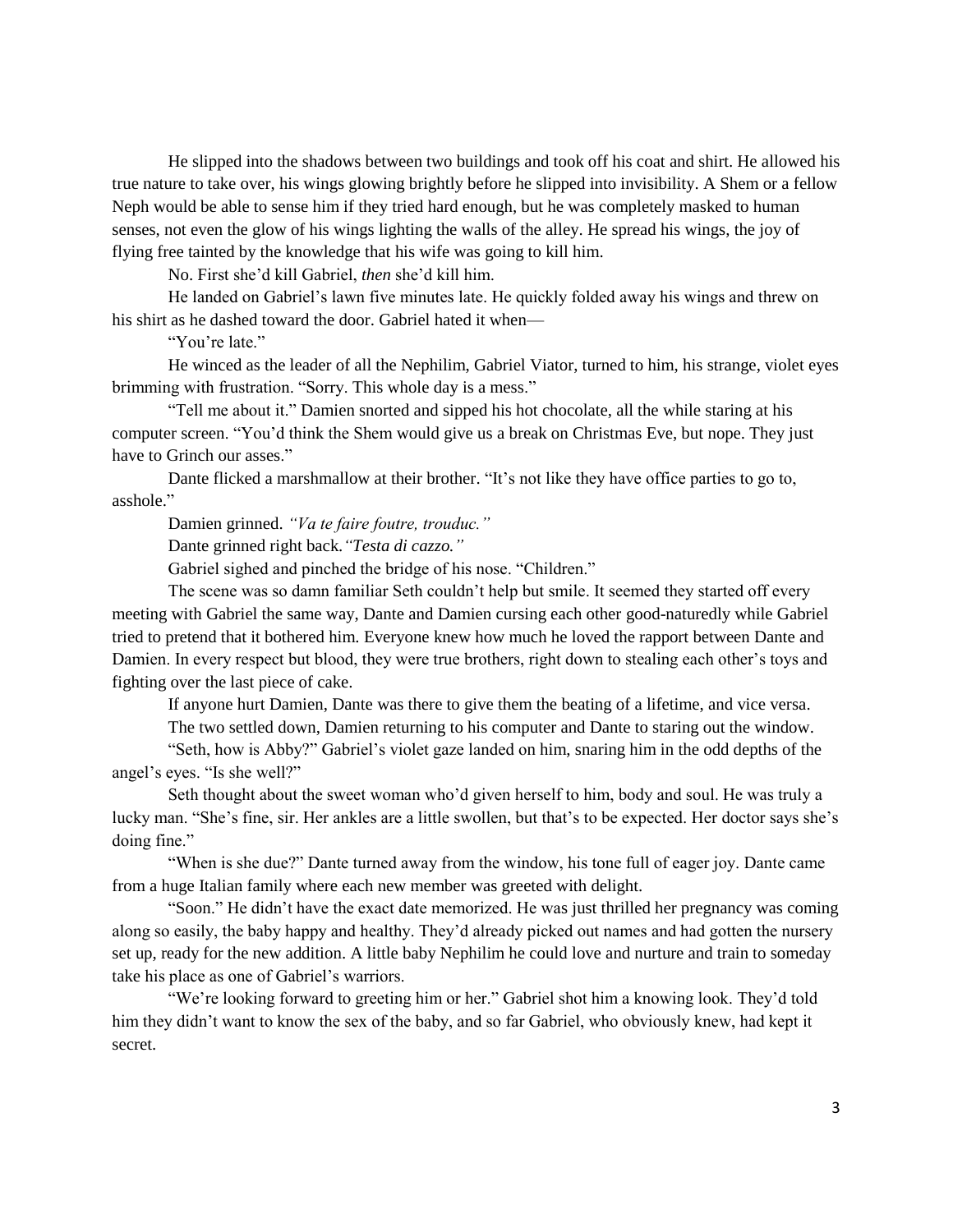Seth glanced at the clock and winced. Oh, he was *so* dead. Abby was going to geld him if he didn't get a move-on. "Tell me I'm not going hunting tonight."

"You're not going hunting tonight."

Seth nearly collapsed with relief. "Then I need to get home. Bill and Trish are coming for dinner."

Dante smirked at him. "Let me guess. Abby is making enchiladas."

"Nope. Tamales." Seth smiled sheepishly as the others laughed.

Gabriel waved him off. "Enjoy your evening, Seth, and Merry Christmas."

"Merry Christmas to you too, sir. Stay safe, my brothers."

"Stay safe, my brother." The traditional farewell of the Nephilim followed him out the door as he spread his wings and flew back to the arms of the woman he loved.

Abby set the final touches to her dinner table, rubbing the small of her back as she stood. The kid had his foot stuck between her ribs again, and getting him to move it was like trying to get Bill to eat liver. It just wasn't happening.

She stared at the clock and sighed. Seth was late. Like, way late. He was supposed to have been home over an hour ago, ready to help her set the table and cook the meal, but Abby had been forced to do all of it by herself. She just hoped her husband hadn't been held up by one of the monsters who hunted in the dark. The Shem were angel-born who had given themselves over to their baser desires, becoming demonic in both appearance and temperament. Like the Nephilim, they had the ability to appear as human as Abby, but underneath they were twisted monsters out of nightmares and legends. It was the job of Nephilim like Seth to hunt them down and keep humanity safe from their depravities. The Shemyaza wouldn't consider Christmas Eve to be sacred. If anything, they'd probably do their best to desecrate it. So she closed her eyes and prayed that for tonight at least all would be quiet.

The doorbell rang, and Abby let loose a curse. Her brother was here, and her husband was not. She waddled to the door and opened it, still rubbing her lower back. This kidlet couldn't pop out soon enough to please her. "Hey, guys! Merry Christmas!"

"Merry Christmas, sis." Bill hugged her so tightly it caused the kidlet to squirm and Abby to gasp.

"Back still bothering you?" Trish's tone was sympathetic. Bill and Trish had been on the receiving end of her groans of frustration more than once. Abby might be thrilled that she was carrying Seth's child, but that didn't mean she loved the swollen ankles or the back pain that came with it.

And if she didn't have a first floor powder room, they'd have some ungodly messes to clean up. She'd never peed so much in her life. "Oh, God yes." Abby groaned as Trish took off her coat and hung it in the closet. "I swear, if this kid isn't kicking my ribs he's dancing on my bladder."

Bill shared a look with Trish. "Ah. Guess we have that to look forward to."

Trish snarled. "What's this we shit?"

Abby froze. Was Bill saying what she thought he was? "You're pregnant?"

Trish nodded, her cheeks going red.

"Oh, my God! You're pregnant!" Abby squealed and threw herself into Trish's arms. "Congratulations!"

Bill was watching them with an indulgent smile. "We just confirmed it like two days ago."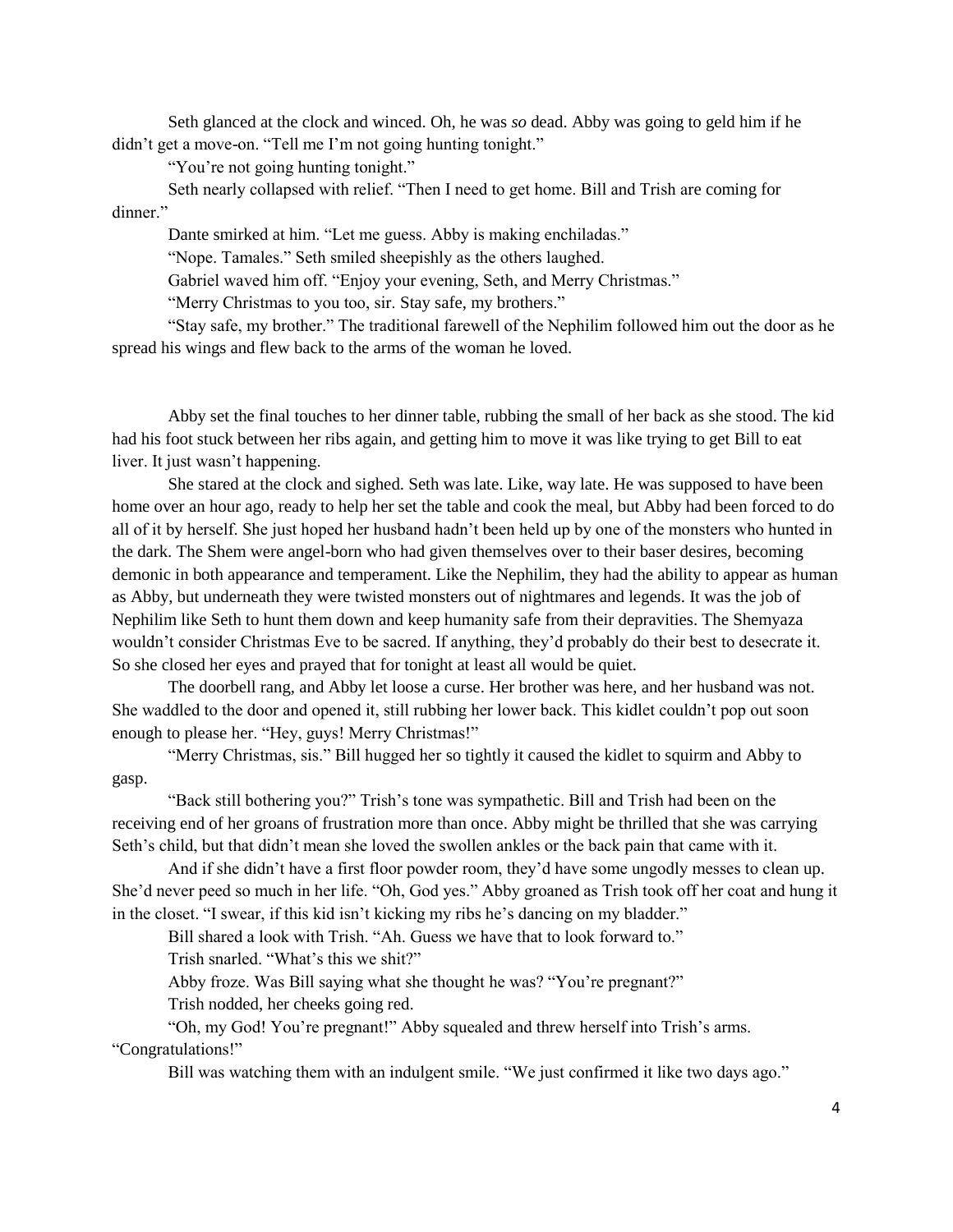"Best Christmas present ever." Trish was giggling, giddy with happiness. "My parents are beside themselves."

Abby let Trish go only to throw herself in her brother's arms. "Congrats, bro. Do mom and dad know?"

"Yeah, I called them yesterday. They wanted all the details, and mom insists we come down there as soon as the holidays are over."

Abby's smile dimmed a bit. Their mother had been horribly scarred in a house fire that claimed the life of their younger brother. She rarely left the house these days, but her view of the beach was gorgeous, and in all respects save one she'd managed to go on with her life. Abby had wanted her parents to come to her for the holidays, but they couldn't, nor could they host the family this year. The cold weather played havoc with Carol Marcheson's body, causing nerve endings damaged by the fire to flare in painful ways. Their father, Kevin, had taken her to their Florida condo for the winter months. Abby would have to be content with the knowledge that they wished her and Seth well, and visit them once her baby had been born. Abby respected the limitations her mother's health problems placed on her, and didn't blame her in the least for choosing to remain in her beautiful, warm home.

"Dad told me she's doing a little better, and maybe we can all visit once they're back." Bill let her go, patting her shoulder sympathetically before taking his coat off and handing it to his wife to hang up. "And he said to tell you that when you finally spawn, mom will be there, even if she's in a wheelchair and doped to the gills."

"That's good." Abby might respect her mother's limitations, but that didn't mean she wasn't worried about her.

"Where's Seth?" Trish took a seat in Abby's living room. They'd managed to sell Seth's townhouse and had decided to hold on to hers until the house Seth was building for them was finished. He'd sworn it would be ready before the baby came, and she believed him. Seth always did as he said he would, something she'd come to rely on greatly.

"He's meeting with some friends before he comes home." Trish and Ben didn't know about Seth's other job, that of a Nephilim, and Abby planned to keep it that way.

"That cop friend of his, Dante?" Trish fanned herself. "I wouldn't mind seeing him again. He's *so* hot."

"Hey!" Ben glared at his wife. "What am I, chopped liver?"

Trish stared at him. "Aw, sweetie. You know I love you, but can you croon at me in Italian?" He grumbled under his breath.

Abby rolled her eyes and waddled into the kitchen, pouring two ginger ales and one glass of wine. "Ben, give me a hand, will you?"

Ben took the wine and one of the ginger ales, handing the bubbling soda to his wife. "No wine for you."

"Not until the spawn pops out, anyway." Abby sipped her ginger ale.

"At least I can still have coffee."

"Decaf, sure." Abby giggled as Trish groaned. "Oh, and careful on the chocolate, since that has caffeine in it."

Trish glared at her husband. "I hate you so much right now."

The front door opened and Seth walked in, cheeks bright with the cold. He was shivering under his parka. "Hey, guys, sorry I'm late."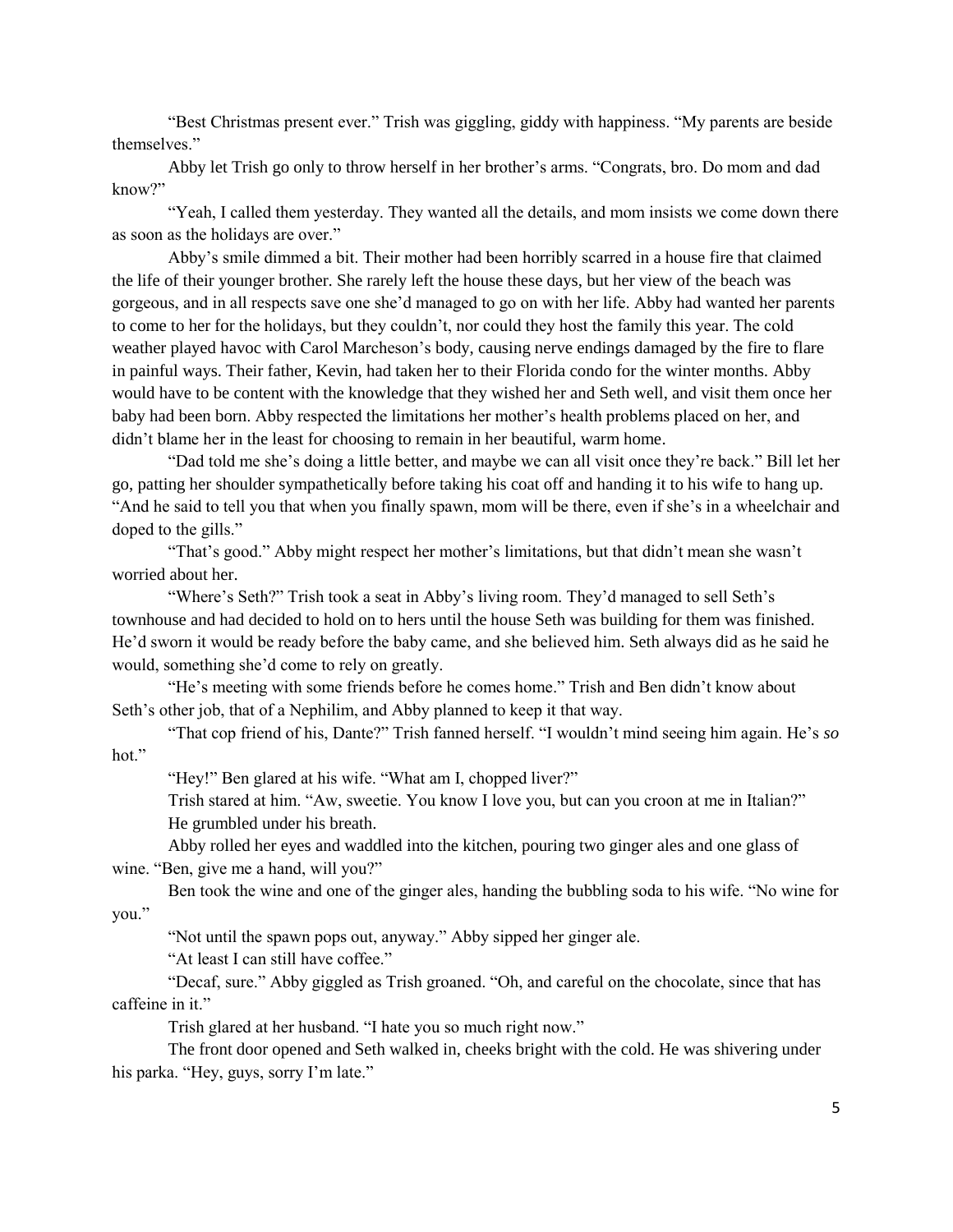Abby waddled over and took his briefcase. "You flew?" she whispered.

He nodded. "Didn't want to be too late." His teeth were beginning to chatter.

It was far too cold out there for anyone, even an angel, to go without a shirt, let alone a coat. Abby took his parka and shoved him toward the living room. "Go warm up by the fire. I'll bring you some hot chocolate."

It was a measure of how chilled he was that he didn't even bother to argue. He greeted Ben and Trish, explaining that he'd been so eager to get home he hadn't even bothered to let the car warm up before driving away from his friend's house. While Abby made the hot chocolate Ben and Trish filled Seth in on their news.

"Congrats, Trish!" Seth hugged her, making her squeal when his cold hands touched her skin. Ben laughed as Trish started to beat Seth off of her. "Get off my wife, Frosty."

"Oh, good idea." Abby put on some Christmas music, starting with her favorite, Nat King Cole. Seth had asked that she play Trans Siberian Orchestra and, God help her, Trish had emailed and told her to pick up Chipmunk Christmas music. Ben was the only one who didn't seem to have an opinion one way or the other.

"When will your parents and Eli be here, Seth?" Abby went over the preparations in her head, hoping her timing wasn't off.

"They should be here soon." Seth hugged her from behind, his freezing hands covering her protruding stomach. "Piotr said he might stop in as well."

Abby sighed and leaned back against him. "Good. Most of our family will be here, then."

He pressed his face against the side of her neck, and she could feel his content sigh. "It's so wonderful that you consider Piotr family."

"Of course. He's your best friend and one of your brothers. It's a given that he's family, along with Dante and Damien and the rest of them." In fact, she'd thought of inviting all of his Neph brothers, but she just didn't have the room.

The soft kiss he gave her wasn't remotely marred by how cold his lips were. He shivered and reached for the hot chocolate. "I'll call mom and see if they're on their way. You go sit for a while." He turned her and patted her rear. "And don't tell me your back is fine, because we both know it's not."

Someone was feeling better already. "Yes, dear."

"Hey, Mom." Seth grinned as his mother picked up. "Are you on your way?"

"We'll be there in ten minutes. How's my daughter?"

Seth's smile got so wide his cheeks hurt. "She's fine. Her back is sore and her ankles look like cantaloupes, but otherwise she's good. The doc says everything looks normal." Seth made sure he was at every appointment Abby had. The first time they'd seen their baby on an ultrasound, he'd actually cried.

"Good. Tell her I'll help with dinner once I get there, and she's not to argue." Marian and Joe van Licht had adored Abby Marcheson the moment they met her. When they'd discovered she was pregnant and that Seth had asked her to marry him, they'd been over the moon. Now Abigail van Licht had two mothers who got along famously. In fact, he was willing to bet his parents would make the time to visit Carol and Kevin. Now that his father was retired it was easier for them to move around. In fact, Carol had suggested that Marion and Joe buy a little condo near their own.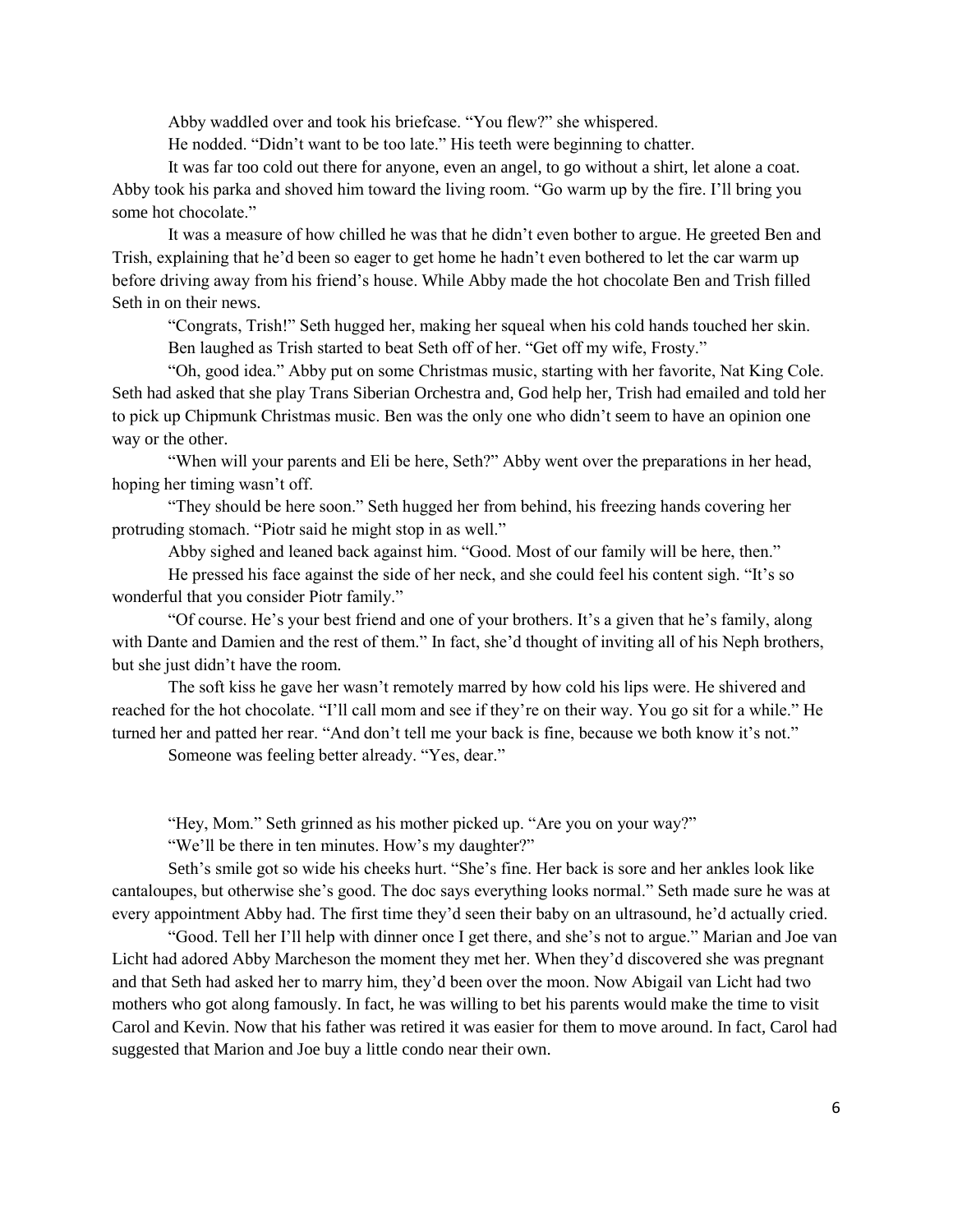No doubt Marion would talk Joe into it. She'd been making noises about getting a vacation home for a while now. "I'll tell her, but don't imagine she'll listen for even a second."

"Hmph." The amusement in his mother's tone had him laughing softly. "Fine. Oh, and Eli says to let you know that Piotr called him."

"Why?" Seth immediately went on alert. If Piotr needed Eli, an Oracle, then he might need Seth as well. All Neph hunted in threes unless there was no other choice. It was dangerous to send a single Nephilim hunting. "Do you think—"

"No." His mother cut him off. "It wasn't anything like that, but he seemed worried about Piotr. He thinks Piotr is going to need him soon, but not quite yet."

"What about Raphael? He's been missing for a while." And Seth couldn't stop worrying about him. Hell, even Gabriel was concerned, and the angel was always careful to keep his concerns under wraps.

Marion knew exactly what he was trying to say. "No. Eli said, and I quote, it's not time yet." Shit. Then Raphael really *was* in trouble.

"Seth?"

Seth turned to find Abby staring at him, the concern in her huge, golden-brown eyes sending him across the kitchen to press a kiss to her forehead. "Shh. It's mom. She's on her way. Eli had a few things to say, but there's nothing we can do about it right now."

"Are you sure?"

Seth knew his wife. She'd cancel everything if she thought he needed to aid his family. "I'm sure." He reached out and caressed her cheek, smiling when she leaned into him. "Go sit with Ben and Trish. Try and keep them from killing each other."

She smiled and walked back into the living room. She might say she waddled, or waded, but to Seth she was even sexier now than she had been when they first got together. How she could see herself as anything but perfect he'd never know.

"Seth? We're almost there. We'll talk some more tomorrow, all right?"

"All right." He wasn't happy about it, but he'd learned over the years that the last thing you could rush was an Oracle. He'd tell you what you needed to know only when the vision came to him. Trying to force the visions could result in the Oracle getting absolutely nothing, even if they were supposed to help. It was the most frustrating of the Nephilim powers, but also one of the most dangerous. Seth firmly believed that it was because of the Oracles that the Shemyaza had yet to win the war. "Love you."

"Love you too."

Seth put his cell phone back in his pocket and picked up his mug. He joined Abby on the sofa, smiling as she giggled uncontrollably. "What did you do to my wife?"

Trish shot him an innocent look. "Nothing, I swear."

"She's as innocent as New York snow." Ben ducked as Trish threw one of Abby's tasseled pillows at him.

Just watching Abby, Trish and Ben soothed something inside Seth. Knowing they were safe and happy, that nothing had harmed them or could harm them while he was there, kept the worry over his friends at bay. Seeing the joy in Abby, the affection and love in Trish and Ben, reminded him of what was important. Despite his concern over Rafe and Piotr, he felt himself relaxing, enjoying a quiet Christmas Eve with the people who loved him.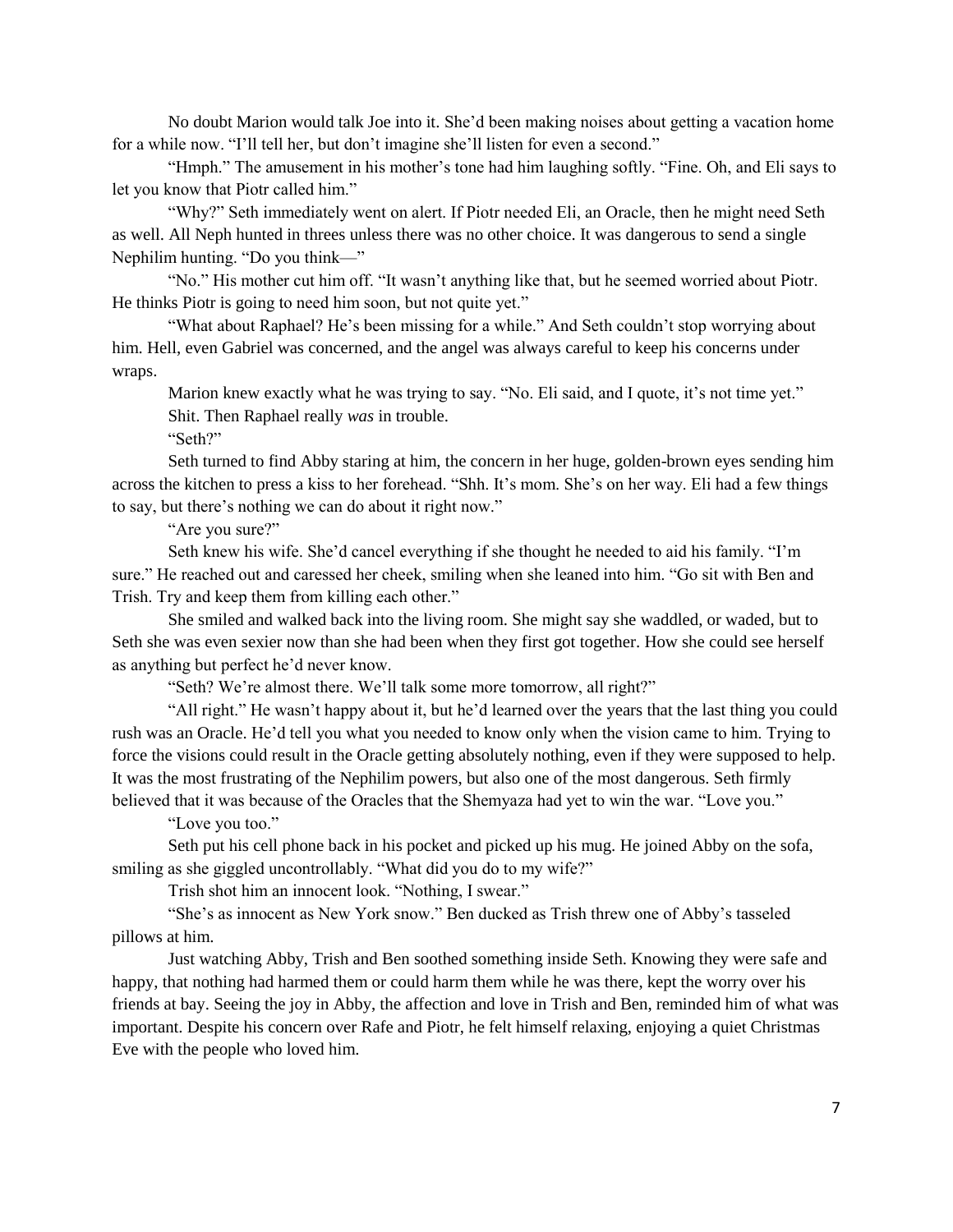When his parents finally arrived, blowing in with even more laughter, more hugs, and an extra helping of joy, his evening was complete. Eli, who he hadn't seen in months, couldn't get over how pregnant Abby was, how happy Seth's life had become. Eli had been on assignment when Seth and Abby got married by Gabriel and hadn't yet met her. She was so different from Fiona. Fiona had been cool, collected, warm only to those most intimate with her. Abby loved on everyone equally, to the point that Seth had to bite his tongue. And he did, because the things that had happened in her past should have made her a recluse, terrified of her own shadow. Instead, her strength and determination not to allow her abusive ex-boyfriend to win had allowed her to overcome her fears and remain a loving person.

Seth was so proud of her he could burst.

Still, he understood Eli's surprise at the way Abby greeted him, hugging him like they were longlost friends. Soon she had even Eli, who tended to hold himself back, laughing along with her.

When the doorbell rang Seth answered, knowing who was on the other side. "*Zdravstvuyte , moy brat.*"

Piotr's glacial gray eyes warmed instantly. "*Zdravstvuyte , moy brat.*" The two embraced, Seth pounding Piotr on the back.

Piotr hissed. "Careful."

Seth pulled back. "You all right?"

Piotr winced. "A Shem Azar got me." His expression became evil. "But I got him better."

"Good." Seth was more careful as he led Piotr into the house. "Everyone, I'd like you to meet my best friend, Piotr Romanov."

Trish and Ben went wide-eyed, but Seth's family didn't bat an eye.

Piotr bowed slightly, bringing out the old world charm. "*Svetlym Rozhdestvom.*"

Trish shivered and leaned toward Ben. "Forget Italian. Learn Russian."

Everyone laughed. Even Piotr smirked as he bowed specifically to Trish. "You've met Dante Zucco?"

She nodded and stood. "Oh, yeah." Without thought, Trish took hold of Piotr's hand and dragged the startled man into the room, forcing him to become part of the group. That was Trish's charm. She never gave a thought to the fact that she was pushing a bazillionare down on Abby's sofa, or grilling him like a cheeseburger, or draping herself over him to reply to something Ben had said. To Trish, Piotr was family, so she treated him accordingly.

From the occasional glimpse of his friend's face that Seth got, Piotr was enjoying himself immensely.

Abby slid next to him, cuddling up against him. "He seems to be having a good time." "Mm-hmm."

"Think we should get him drunk?"

Seth laughed. "Good luck with that. The man drinks premium vodka like it's water."

"Darn." Abby pouted. "I wanted to see him do the bunny hop."

Seth caught Piotr's amused glance before Piotr's attention was diverted by Marian, who dragged the confused man into the kitchen and began ordering him around as if he were one of her own sons. "I'd love to see him do the chicken dance."

"I told you we should have had a reception. It would have been worth it just to see that." Abby giggled. "Oh, Gangam Style!" She began to wiggle her hips, tempting him despite the room full of people. God, he couldn't wait until everyone left and he could get her under him, naked and panting.